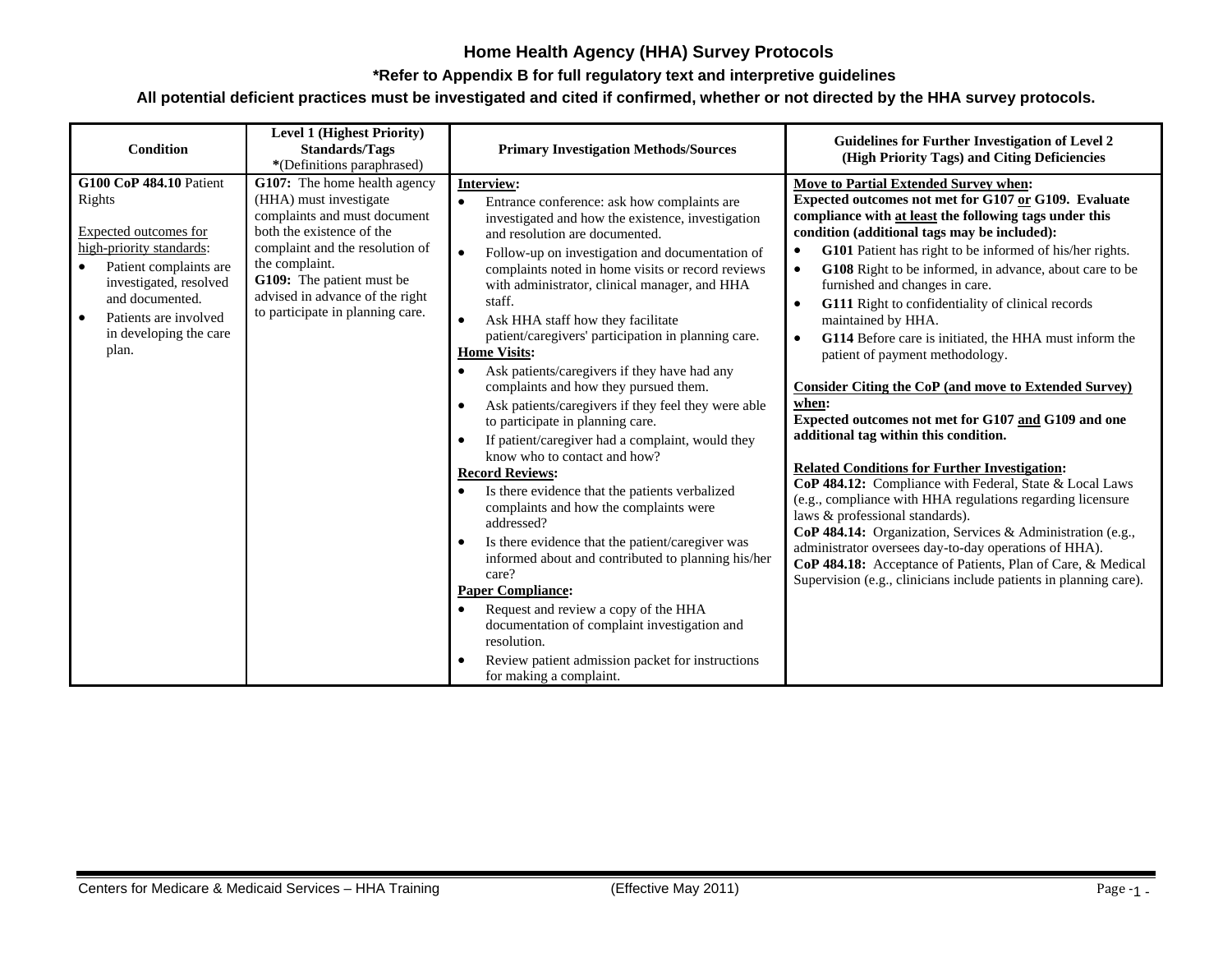#### **\*Refer to Appendix B for full regulatory text and interpretive guidelines**

| Condition                                                                                                                                                                                                                                                                                                                                                                                                                                                           | <b>Level 1 (Highest Priority)</b><br><b>Standards/Tags</b><br>*(Definitions paraphrased) | <b>Primary Investigation Methods/Sources</b>                                                                                                                                                                                                                                                                                                                                                                                                                                                                                                                                                                                                                                                                                                                                                                                                                                                                                                                                                                                                                                                                                                                                                                                                                                                                                                                                                                                                                                                 | Guidelines for Further Investigation of Level 2<br>(High Priority Tags) and Citing Deficiencies                                                                                                                                                                                                                                                                                                                                                                                                                                                                                                                                                                                                                                                                                                                                                                                                                                                                                                                                                                                                                                                                                                                                                                                                                                                                                                                                                                                                                                                                                                                                                                                                                                                                                                  |
|---------------------------------------------------------------------------------------------------------------------------------------------------------------------------------------------------------------------------------------------------------------------------------------------------------------------------------------------------------------------------------------------------------------------------------------------------------------------|------------------------------------------------------------------------------------------|----------------------------------------------------------------------------------------------------------------------------------------------------------------------------------------------------------------------------------------------------------------------------------------------------------------------------------------------------------------------------------------------------------------------------------------------------------------------------------------------------------------------------------------------------------------------------------------------------------------------------------------------------------------------------------------------------------------------------------------------------------------------------------------------------------------------------------------------------------------------------------------------------------------------------------------------------------------------------------------------------------------------------------------------------------------------------------------------------------------------------------------------------------------------------------------------------------------------------------------------------------------------------------------------------------------------------------------------------------------------------------------------------------------------------------------------------------------------------------------------|--------------------------------------------------------------------------------------------------------------------------------------------------------------------------------------------------------------------------------------------------------------------------------------------------------------------------------------------------------------------------------------------------------------------------------------------------------------------------------------------------------------------------------------------------------------------------------------------------------------------------------------------------------------------------------------------------------------------------------------------------------------------------------------------------------------------------------------------------------------------------------------------------------------------------------------------------------------------------------------------------------------------------------------------------------------------------------------------------------------------------------------------------------------------------------------------------------------------------------------------------------------------------------------------------------------------------------------------------------------------------------------------------------------------------------------------------------------------------------------------------------------------------------------------------------------------------------------------------------------------------------------------------------------------------------------------------------------------------------------------------------------------------------------------------|
| G117 CoP 484.12<br>Compliance with Federal,<br>State & Local Laws,<br>Disclosure & Ownership<br>Information, & Accepted<br>Professional Standards &<br>Principles<br>Expected outcomes for<br>high-priority standards:<br>$\bullet$<br>All care providers<br>follow parameters<br>defined by state<br>practice acts, Federal<br>& State laws &<br>regulations, HHA<br>policies and other<br>accepted guidelines<br>(e.g., CDC guidelines<br>for infection control); | G121: Compliance With<br><b>Accepted Professional Standards</b><br>& Principles          | Interview:<br>Entrance conference:<br>$\bullet$<br>Ask how the HHA ensures that all clinical staff<br>members (direct and contractual) follow<br>professional practice standards, laws, HHA<br>policies and procedures;<br>Ask how HHA monitors the professional skills of<br>✓<br>its staff to determine if those skills are<br>appropriate and adequate for the agency's patients<br>(e.g., competency testing, supervisory visits,<br>skills labs, etc.).<br>If questions arise during home visits or record<br>reviews, ask clinical managers and staff what the<br>HHA's policies are regarding the issue in question.<br><b>Home Visits:</b><br>Are there instances of staff providing care not supported<br>by laws, regulations, state practice acts, accepted<br>professional standards or HHA policies/procedures (e.g.,<br>wound care procedures, prevention of infection, physical<br>assessment, medication review)?<br><b>Record Reviews:</b><br>Are there examples of care provision not in compliance<br>with laws, regulations, accepted professional standards<br>or HHA policies and procedures (e.g., documentation of<br>wound care, wound assessment, or physical<br>assessment)?<br><b>Paper Compliance:</b><br>If questions arise during interviews, home visits or<br>record reviews, consider:<br>Review HHA policies and procedures for the area<br>of interest.<br>Identify and review materials that HHA provides to<br>staff as clinical/procedural resources. | <b>Move to Partial Extended Survey when:</b><br>Expected outcomes not met for G121*. Evaluate<br>compliance with at least the following tag under this<br>condition (additional tags may be included):<br>G118 Compliance with Federal, State, & local laws and<br>$\bullet$<br>regulations<br><b>Consider Citing the CoP (and move to Extended Survey)</b><br>when:<br>1. The HHA is out of compliance with G118 and G121*;<br><b>OR</b><br>2.<br>The HHA is out of compliance with G118 or G121* and<br>two additional tags within this condition.<br>*NOTE: If a standard of practice is cited, the surveyor must<br>provide a copy of the accepted professional<br>standard/principle cited with the CMS Form-2567.<br><b>Related Conditions for Further Investigation:</b><br>CoP 484.14: Organization, Services & Administration (e.g.,<br>administrator oversees supervision of staff performance).<br>CoP 484.18: Acceptance of Patients, Plan of Care, & Medical<br>Supervision (e.g., clinicians follow regulations and HHA<br>policies in planning & providing care).<br>CoP 484.30: Skilled Nursing Services (e.g., nurses follow<br>regulations, HHA policies, and state practice act).<br>CoP 484.32: Therapy Services (e.g., therapists follow<br>regulations & HHA policies).<br>CoP 484.34: Medical Social Services (e.g., social workers<br>follow regulations & HHA policies).<br>CoP 484.36: Home Health Aide Services (e.g., aides follow<br>regulations & HHA policies).<br>CoP 484.48: Clinical Records (e.g., HHA follows regulations,<br>laws & HHA policies related to clinical records).<br>CoP 484.55: Comprehensive Assessment of Patients (e.g.,<br>completion of comprehensive assessments meet accepted<br>professional standards, regulations, & HHA policies). |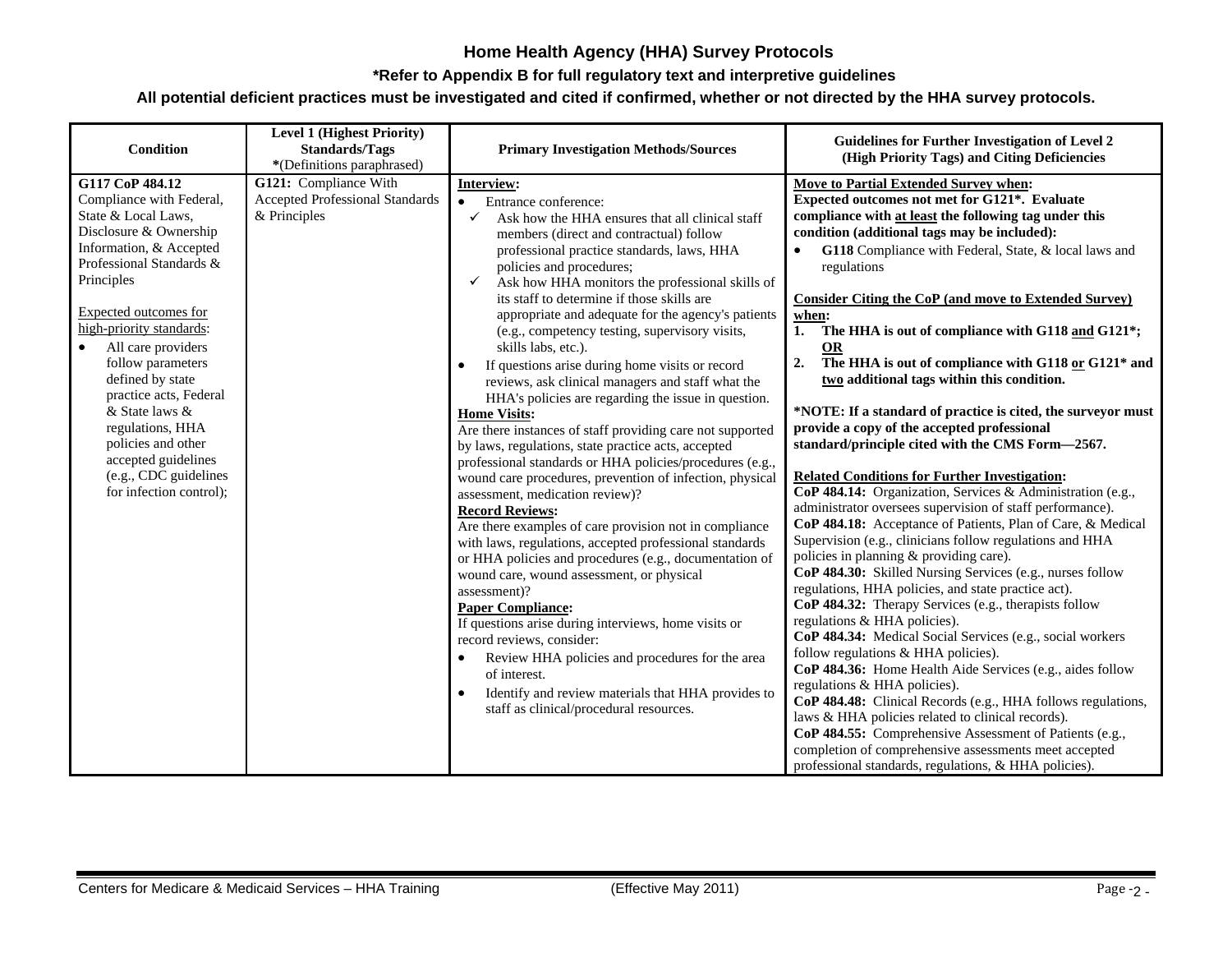#### **\*Refer to Appendix B for full regulatory text and interpretive guidelines**

| Condition                                                                                                                                                                                                                                                                                                                                                                                                                                                                                                                                                                                                                                                                                                 | <b>Level 1 (Highest Priority)</b><br><b>Standards/Tags</b><br>*(Definitions paraphrased)                                                                                                                                                                                                                                                                                                                                                                                                                                               | <b>Primary Investigation Methods/Sources</b>                                                                                                                                                                                                                                                                                                                                                                                                                                                                                                                                                                                                                                                                                                                                                                                                                                                                                                                                                                                                                                                                                                                                                                                                                                                                                                                                                                                                                                                                                                                                                                                                                                                                                                                                                                                                                                                                              | Guidelines for Further Investigation of Level 2<br>(High Priority Tags) and Citing Deficiencies                                                                                                                                                                                                                                                                                                                                                                                                                                                                                                                                                                                                                                                                                                                                                                                                                                                                                                                                                                                                                                                                                                                                                                                                                                                                                                                                                                                                                                                                                                                                                                                                                                                                                                                                                                                                                                                                                                                                                                                                                                                                                           |
|-----------------------------------------------------------------------------------------------------------------------------------------------------------------------------------------------------------------------------------------------------------------------------------------------------------------------------------------------------------------------------------------------------------------------------------------------------------------------------------------------------------------------------------------------------------------------------------------------------------------------------------------------------------------------------------------------------------|----------------------------------------------------------------------------------------------------------------------------------------------------------------------------------------------------------------------------------------------------------------------------------------------------------------------------------------------------------------------------------------------------------------------------------------------------------------------------------------------------------------------------------------|---------------------------------------------------------------------------------------------------------------------------------------------------------------------------------------------------------------------------------------------------------------------------------------------------------------------------------------------------------------------------------------------------------------------------------------------------------------------------------------------------------------------------------------------------------------------------------------------------------------------------------------------------------------------------------------------------------------------------------------------------------------------------------------------------------------------------------------------------------------------------------------------------------------------------------------------------------------------------------------------------------------------------------------------------------------------------------------------------------------------------------------------------------------------------------------------------------------------------------------------------------------------------------------------------------------------------------------------------------------------------------------------------------------------------------------------------------------------------------------------------------------------------------------------------------------------------------------------------------------------------------------------------------------------------------------------------------------------------------------------------------------------------------------------------------------------------------------------------------------------------------------------------------------------------|-------------------------------------------------------------------------------------------------------------------------------------------------------------------------------------------------------------------------------------------------------------------------------------------------------------------------------------------------------------------------------------------------------------------------------------------------------------------------------------------------------------------------------------------------------------------------------------------------------------------------------------------------------------------------------------------------------------------------------------------------------------------------------------------------------------------------------------------------------------------------------------------------------------------------------------------------------------------------------------------------------------------------------------------------------------------------------------------------------------------------------------------------------------------------------------------------------------------------------------------------------------------------------------------------------------------------------------------------------------------------------------------------------------------------------------------------------------------------------------------------------------------------------------------------------------------------------------------------------------------------------------------------------------------------------------------------------------------------------------------------------------------------------------------------------------------------------------------------------------------------------------------------------------------------------------------------------------------------------------------------------------------------------------------------------------------------------------------------------------------------------------------------------------------------------------------|
| G122 CoP 484.14<br>Organization, Services, &<br>Administration<br>Expected outcomes for<br>high-priority standards:<br>There are clearly<br>$\bullet$<br>defined lines of<br>authority and<br>responsibility within<br>the HHA.<br>$\bullet$<br>A qualified<br>administrator directs<br>day-to-day agency<br>functions according to<br>regulations, policies<br>and procedures.<br>Information regarding<br>$\bullet$<br>each patient's health<br>status and care plan is<br>communicated among<br>all relevant care<br>providers, including<br>the home health aide<br>and the physician.<br>$\bullet$<br>Communication<br>among providers is<br>documented (e.g., case<br>conferences, phone<br>calls). | G123: Organization, services<br>furnished, administrative<br>control, & lines of authority for<br>delegation of responsibility are<br>clearly set forth in writing.<br>G133: The administrator<br>organizes & directs agency's<br>ongoing functions.<br>G143: Coordination of Patient<br>Services - care providers<br>maintain liaison to effectively<br>coordinate care to meet<br>objectives of plan of care.<br>G144: Clinical record or<br>minutes of case conferences<br>establish that effective<br>coordination of care occurs. | Interview:<br>Entrance conference: request verbal explanation of<br>organizational structure, lines of authority and<br>delegation of responsibility, and services furnished.<br>Ask clinical managers and HHA staff about<br>$\bullet$<br>specific patients, including how information about<br>patient condition, response to interventions and<br>teaching, changes in the plan of care, and discharge<br>planning are communicated among the appropriate<br>care providers and where those communications are<br>documented.<br><b>Home Visits:</b><br>How do providers communicate with<br>$\bullet$<br>patient/caregivers and identify the need to<br>communicate with other providers?<br>When pertinent clinical findings are noted during<br>$\bullet$<br>visit (e.g., changes in patient condition, new medi-<br>cation, lab values, updates to the plan of care, etc.),<br>how will provider follow up or share the informa-<br>tion with the appropriate care providers? Is there<br>evidence that the communication plan was<br>implemented?<br><b>Record Reviews:</b><br>Is information about patient condition, response to<br>interventions (e.g., medication side effects,<br>responses to wound therapy, and teaching, etc.) and<br>laboratory values, changes in the plan of care, and<br>discharge planning discussed with or forwarded to<br>the appropriate care providers, including home<br>health aide and physician?<br>Are case conferences, informal conferences and<br>$\bullet$<br>phone calls documented?<br><b>Paper Compliance:</b><br>If questions arise during interviews, home visits or<br>record reviews, consider:<br>Review organizational chart to verify<br>$\bullet$<br>administrator's responses.<br>Review HHA policies regarding coordination of<br>care, communication with team members, etc.<br>Review contracts of services provided under<br>$\bullet$<br>arrangement. | Move to Partial Extended Survey when:<br>Expected outcomes not met for one of the high-priority tags<br>listed (G123, G133, G143, G144). Evaluate HHA's<br>compliance with at least the following tags under this<br>condition (additional tags may be included):<br>G124 Administrative $\&$ supervisory functions are not<br>$\bullet$<br>delegated to another agency or organization<br>G125 Services not furnished directly are monitored $\&$<br>$\bullet$<br>controlled by parent agency<br>G137 Qualified person authorized in writing to act in<br>$\bullet$<br>absence of administrator<br>G138 Skilled nursing $\&$ other therapeutic services<br>furnished under supervision & direction of a physician or<br>RN.<br>G139 Supervising physician or RN or qualified alternate is<br>available during all operating hours.<br>$\bullet$<br><b>G150 Laboratory Services</b><br><b>Consider Citing the CoP (and move to Extended Survey)</b><br>when:<br>1. Expected outcomes not met for three of the four high-<br>priority tags listed (G123, G133, G143, G144); OR<br>2.<br>The agency is out of compliance with one of the high<br>priority tags plus two additional tags.<br><b>Related Conditions for Further Investigation:</b><br>CoP 484.12: Compliance with Federal, State & Local Laws<br>(e.g., administration demonstrates responsibility for ensuring<br>that agency staff follow all laws, regulations & HHA policies).<br>CoP 484.18: Acceptance of Patients, Plan of Care, & Medical<br>Supervision (e.g., administration oversees acceptance of<br>appropriate patients, and ensures plans of care are followed).<br>CoP 484.30: Skilled Nursing Services (e.g., supervisory staff<br>ensure that nursing staff coordinate care as needed).<br>CoP 484.32: Therapy Services (e.g., supervisory staff ensure<br>that therapy staff coordinate care as needed).<br>CoP 484.34: Medical Social Services (e.g., supervisory staff<br>ensure that social services staff coordinate care as needed).<br>CoP 484.36: Home Health Aide Services (e.g., supervisory<br>staff ensure that aides provide care as instructed and report<br>questions or problems promptly). |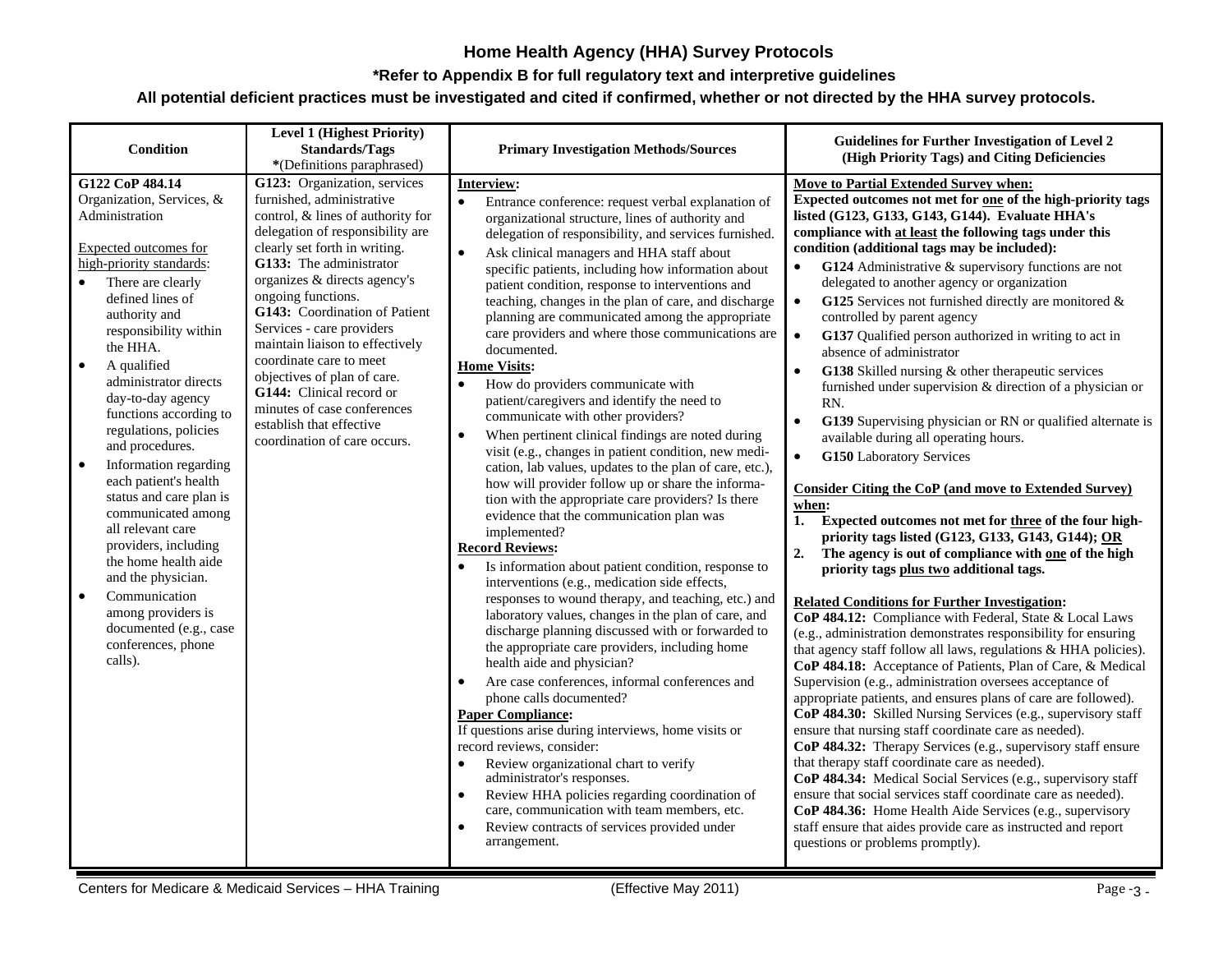#### **\*Refer to Appendix B for full regulatory text and interpretive guidelines**

| Condition                                                                                                                                                                                                                                                                                                                                                                                                                                                                                                                                                                                                                                                                                                                                           | <b>Level 1 (Highest Priority)</b><br><b>Standards/Tags</b><br>*(Definitions paraphrased)                                                                                                                                                                                                                                                                                                                                                                                                                                                                                                                                                                                                                                                                                                                                                                                                                                                                                                                                                                                            | <b>Primary Investigation Methods/Sources</b>                                                                                                                                                                                                                                                                                                                                                                                                                                                                                                                                                                                                                                                                                                                                                                                                                                                                                                                                                                                                                                                                                                                                                                                                                                                                                                                                                                                                                                                                                                                           | <b>Guidelines for Further Investigation of Level 2</b><br>(High Priority Tags) and Citing Deficiencies                                                                                                                                                                                                                                                                                                                                                                                                                                                                                                                                                                                                                                                                                                                                                                                                                                                                                                                                                                                                                                                                                                                                                                                                                                                                                                                                                                                                                                                                                                                                               |
|-----------------------------------------------------------------------------------------------------------------------------------------------------------------------------------------------------------------------------------------------------------------------------------------------------------------------------------------------------------------------------------------------------------------------------------------------------------------------------------------------------------------------------------------------------------------------------------------------------------------------------------------------------------------------------------------------------------------------------------------------------|-------------------------------------------------------------------------------------------------------------------------------------------------------------------------------------------------------------------------------------------------------------------------------------------------------------------------------------------------------------------------------------------------------------------------------------------------------------------------------------------------------------------------------------------------------------------------------------------------------------------------------------------------------------------------------------------------------------------------------------------------------------------------------------------------------------------------------------------------------------------------------------------------------------------------------------------------------------------------------------------------------------------------------------------------------------------------------------|------------------------------------------------------------------------------------------------------------------------------------------------------------------------------------------------------------------------------------------------------------------------------------------------------------------------------------------------------------------------------------------------------------------------------------------------------------------------------------------------------------------------------------------------------------------------------------------------------------------------------------------------------------------------------------------------------------------------------------------------------------------------------------------------------------------------------------------------------------------------------------------------------------------------------------------------------------------------------------------------------------------------------------------------------------------------------------------------------------------------------------------------------------------------------------------------------------------------------------------------------------------------------------------------------------------------------------------------------------------------------------------------------------------------------------------------------------------------------------------------------------------------------------------------------------------------|------------------------------------------------------------------------------------------------------------------------------------------------------------------------------------------------------------------------------------------------------------------------------------------------------------------------------------------------------------------------------------------------------------------------------------------------------------------------------------------------------------------------------------------------------------------------------------------------------------------------------------------------------------------------------------------------------------------------------------------------------------------------------------------------------------------------------------------------------------------------------------------------------------------------------------------------------------------------------------------------------------------------------------------------------------------------------------------------------------------------------------------------------------------------------------------------------------------------------------------------------------------------------------------------------------------------------------------------------------------------------------------------------------------------------------------------------------------------------------------------------------------------------------------------------------------------------------------------------------------------------------------------------|
|                                                                                                                                                                                                                                                                                                                                                                                                                                                                                                                                                                                                                                                                                                                                                     |                                                                                                                                                                                                                                                                                                                                                                                                                                                                                                                                                                                                                                                                                                                                                                                                                                                                                                                                                                                                                                                                                     |                                                                                                                                                                                                                                                                                                                                                                                                                                                                                                                                                                                                                                                                                                                                                                                                                                                                                                                                                                                                                                                                                                                                                                                                                                                                                                                                                                                                                                                                                                                                                                        | CoP 484.48: Clinical Records (e.g., administration ensures that<br>clinical records regulations, policies & procedures are followed).<br>CoP 484.52: Evaluation of Agency's Program (e.g.,<br>administration ensures that this occurs as required).<br>CoP 484.55: Comprehensive Assessment of Patients (e.g.,<br>supervisory staff ensure that comprehensive assessments are<br>complete, meet all regulations and policies, and findings are<br>communicated to other care team members).                                                                                                                                                                                                                                                                                                                                                                                                                                                                                                                                                                                                                                                                                                                                                                                                                                                                                                                                                                                                                                                                                                                                                          |
| G156 CoP 484.18<br>Acceptance of Patients,<br>Plan of Care, & Medical<br>Supervision<br><b>Expected outcomes for</b><br>high-priority standards:<br>The HHA will accept<br>patients for care if the<br>HHA can adequately<br>meet the patient's<br>medical, nursing and<br>social needs.<br>Every HHA patient<br>$\bullet$<br>will have a written<br>plan of care<br>established and<br>periodically reviewed<br>by a doctor of<br>medicine, osteopathy,<br>podiatric medicine.<br>Patients receive<br>$\bullet$<br>appropriate services<br>based on an assessment<br>of their needs and<br>physician orders.<br>HHA develops a<br>$\bullet$<br>written plan of care<br>specific to each<br>patient's needs<br>containing all required<br>elements. | G157: Patients are accepted for<br>treatment with the expectation<br>that the patient's needs can be<br>adequately met by the HHA in<br>patient's residence.<br>G158: Care follows written<br>plan of care periodically<br>reviewed by physician.<br>G159: Plan of care covers all<br>pertinent diagnoses, types of<br>services and equipment required,<br>frequency of visits, prognosis,<br>rehabilitation potential,<br>functional limitations, activities<br>permitted, nutritional<br>requirements, medications,<br>treatments, safety measures,<br>instructions for timely discharge<br>& any other appropriate items.<br>G164: HHA professional staff<br>promptly alert the physician to<br>any changes in patient's<br>condition that may require a<br>change in the plan of care.<br>G165: Drugs & treatments are<br>administered by agency staff<br>only as ordered by physician,<br>except influenza and pneumonia<br>vaccines.<br>G166: Verbal orders are<br>written, signed and dated by RN<br>or qualified therapist responsible<br>for furnishing or supervising the | Interview:<br>$\bullet$<br>Entrance conference: ask if there are any services<br>that the agency sometimes has trouble staffing, and<br>if so, what they do when a patient needing those<br>services is referred.<br>Ask administrative staff if the HHA has a policy<br>regarding how quickly an order for therapy, MSW,<br>or an aide will be staffed.<br>Ask clinical supervisors/staff about instances of<br>$\bullet$<br>patient care noted in home visits or record reviews<br>that deviated from the physician's orders, accepted<br>professional standards or agency policy.<br>Ask how the HHA ensures that verbal orders are<br>$\bullet$<br>accepted, co-signed by the nurse or therapist and<br>countersigned by the physician appropriately.<br><b>Home Visits:</b><br>Did care provider(s) deliver care as ordered and<br>$\bullet$<br>according to accepted standards (e.g., CDC<br>guidelines) and agency policy?<br>Did care provider report any untoward or<br>$\bullet$<br>unexpected patient changes timely?<br>Is the care being provided as the patient was told it<br>$\bullet$<br>would be?<br><b>Record Reviews:</b><br>Did the HHA begin services as ordered, within the<br>$\bullet$<br>specified time frame, and at the frequency ordered?<br>Do plans of care contain all required elements and<br>$\bullet$<br>are they reviewed by physician every 60 days?<br>Are plans of care patient-specific (i.e., contain<br>$\bullet$<br>measurable goals and instructions for care that are<br>specific to the individual patient) with stated | Move to Partial Extended Survey when:<br>Expected outcomes are not met for one of the six high-<br>priority tags listed (G157, G158, G159, G164, G165, G166).<br>Evaluate compliance with at least the following tags under<br>this condition (additional tags may be included):<br>G160 Physician is consulted to approve additions or<br>$\bullet$<br>modifications to the plan of care.<br>G162 Therapist, other personnel participate in developing<br>$\bullet$<br>the plan of care.<br>G163 Total written plan of care reviewed by physician and<br>$\bullet$<br>HHA personnel at least every 60 days.<br><b>Consider Citing the CoP (and move to Extended Survey)</b><br>when:<br>Expected outcomes not met for three of the six high-<br>1.<br>priority tags listed (G157, G158, G159, G164, G165,<br>$G166$ ; OR<br>2.<br>The HHA is out of compliance with one high priority<br>tag plus two additional tags.<br><b>Related Conditions for Further Investigation:</b><br>CoP 484.12: Compliance with Federal, State & Local Laws<br>(e.g., regulations, HHA's policies and procedures, CDC<br>guidelines for infection control).<br>CoP 484.14: Organization, Services and Administration (e.g.,<br>administrative oversight of HHA operations).<br>CoP 484.30: Skilled Nursing Services (e.g., physician's orders<br>and HHA policies followed; care is based on patient needs).<br>CoP 484.32: Therapy Services (e.g., physician's orders and<br>HHA policies followed; care is based on patient needs).<br>CoP 484.34: Medical Social Services (e.g., physician's orders<br>and HHA policies followed; care is based on patient needs). |
| Changes in patient<br>status, including                                                                                                                                                                                                                                                                                                                                                                                                                                                                                                                                                                                                                                                                                                             | ordered services and are                                                                                                                                                                                                                                                                                                                                                                                                                                                                                                                                                                                                                                                                                                                                                                                                                                                                                                                                                                                                                                                            | parameters for measurements where appropriate?                                                                                                                                                                                                                                                                                                                                                                                                                                                                                                                                                                                                                                                                                                                                                                                                                                                                                                                                                                                                                                                                                                                                                                                                                                                                                                                                                                                                                                                                                                                         | CoP 484.36: Home Health Aide Services (e.g., appropriateness<br>of aide care plan and aide follows care plan).                                                                                                                                                                                                                                                                                                                                                                                                                                                                                                                                                                                                                                                                                                                                                                                                                                                                                                                                                                                                                                                                                                                                                                                                                                                                                                                                                                                                                                                                                                                                       |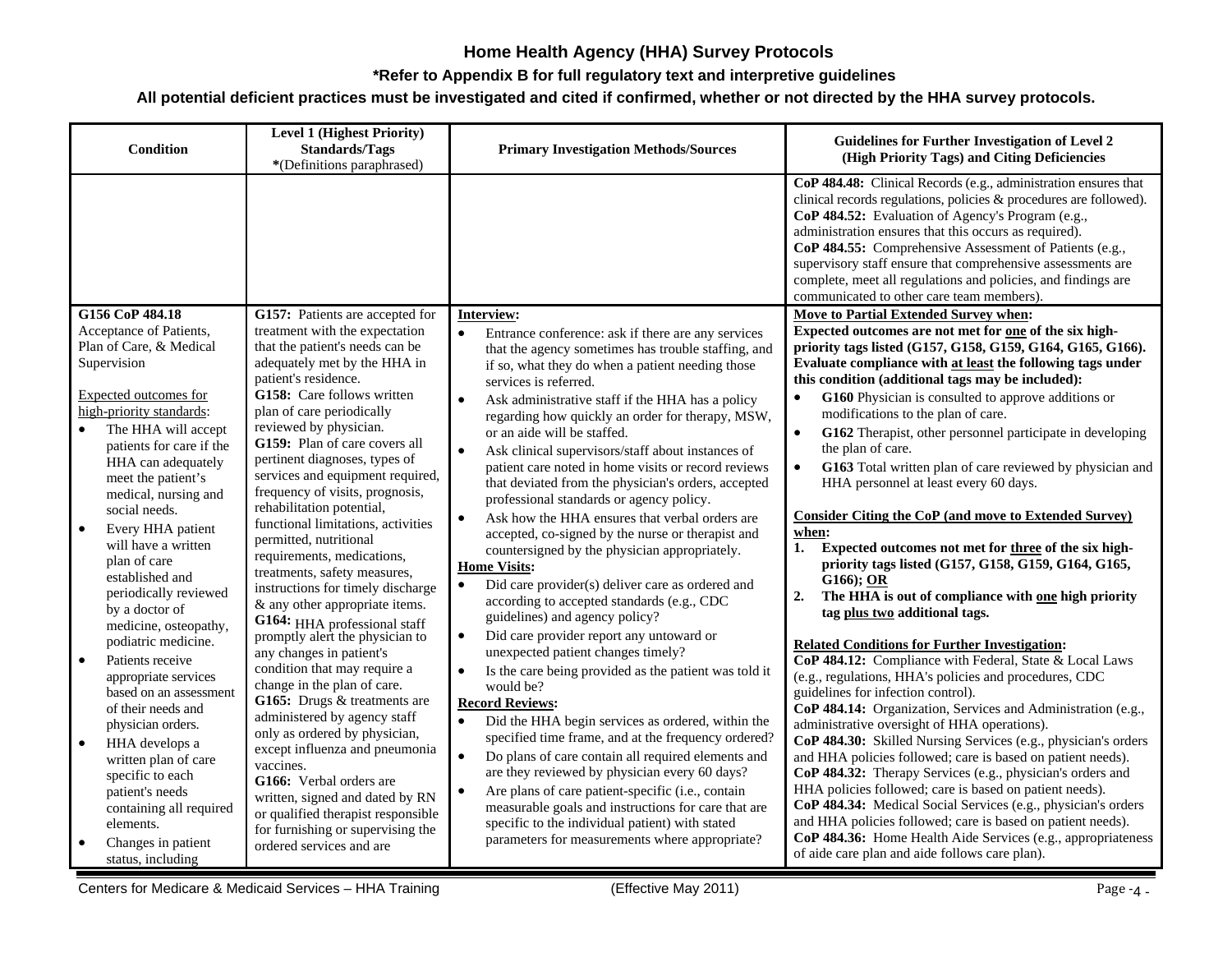#### **\*Refer to Appendix B for full regulatory text and interpretive guidelines**

| <b>Condition</b>                                                                                                                                                                                                                                                                                                                                                                                                                                                                                                                                                                                                                                                                                | <b>Level 1 (Highest Priority)</b><br><b>Standards/Tags</b><br>*(Definitions paraphrased) | <b>Primary Investigation Methods/Sources</b>                                                                                                                                                                                                                                                                                                                                                                                                                                                                                                                                                                                                                                                                                                                                                                                                                                                                                                                               | <b>Guidelines for Further Investigation of Level 2</b><br>(High Priority Tags) and Citing Deficiencies                                                                                                                                                                                                                                                |
|-------------------------------------------------------------------------------------------------------------------------------------------------------------------------------------------------------------------------------------------------------------------------------------------------------------------------------------------------------------------------------------------------------------------------------------------------------------------------------------------------------------------------------------------------------------------------------------------------------------------------------------------------------------------------------------------------|------------------------------------------------------------------------------------------|----------------------------------------------------------------------------------------------------------------------------------------------------------------------------------------------------------------------------------------------------------------------------------------------------------------------------------------------------------------------------------------------------------------------------------------------------------------------------------------------------------------------------------------------------------------------------------------------------------------------------------------------------------------------------------------------------------------------------------------------------------------------------------------------------------------------------------------------------------------------------------------------------------------------------------------------------------------------------|-------------------------------------------------------------------------------------------------------------------------------------------------------------------------------------------------------------------------------------------------------------------------------------------------------------------------------------------------------|
| measurements outside<br>of stated parameters,<br>are reported promptly<br>to the physician. This<br>includes notifying the<br>physician of discharge<br>when the patient's<br>needs have been met.<br>HHA staff administer<br>$\bullet$<br>only medications and<br>treatments as ordered<br>by the physician<br>(except influenza and<br>pneumonia vaccines,<br>which may be<br>administered per<br>agency policy<br>developed in<br>consultation with a<br>physician, and after an<br>assessment of<br>considerations).<br>Verbal orders are<br>written, signed and<br>dated by the<br>appropriate RN or<br>skilled therapist and<br>countersigned by the<br>physician as soon as<br>possible. | countersigned by the physician<br>as soon as possible.                                   | Is there evidence that physician orders obtained<br>$\bullet$<br>after the beginning of each 60-day episode of care<br>are documented and implemented?<br>Do clinicians promptly report patient status<br>$\bullet$<br>changes, including variance from any parameters<br>stated in the plan of care?<br>Is there evidence of patients denied or not offered<br>٠<br>needed services?<br>Review records of hospitalized patients to<br>$\bullet$<br>determine if staffing or scheduling is a problem.<br><b>Paper Compliance:</b><br>If questions arise during interviews, home visits or<br>record reviews, consider:<br>Review agency policies/procedures regarding<br>obtaining physician orders, new/additional<br>telephone or verbal orders, time frames to start<br>ordered therapies and aide services, reporting<br>patient changes, and specific types of care (e.g.,<br>wound care, IV therapy).<br>Review contracts of services provided under<br>arrangement. | CoP 484.48: Clinical Records (e.g., documentation in record is<br>complete).<br>CoP 484.52: Evaluation of Agency's Program (e.g., HHA<br>addresses problems that appear to be systemic).<br>CoP 484.55: Comprehensive Assessment of Patients (e.g.,<br>assessments are complete; problems identified at assessment are<br>addressed in plan of care). |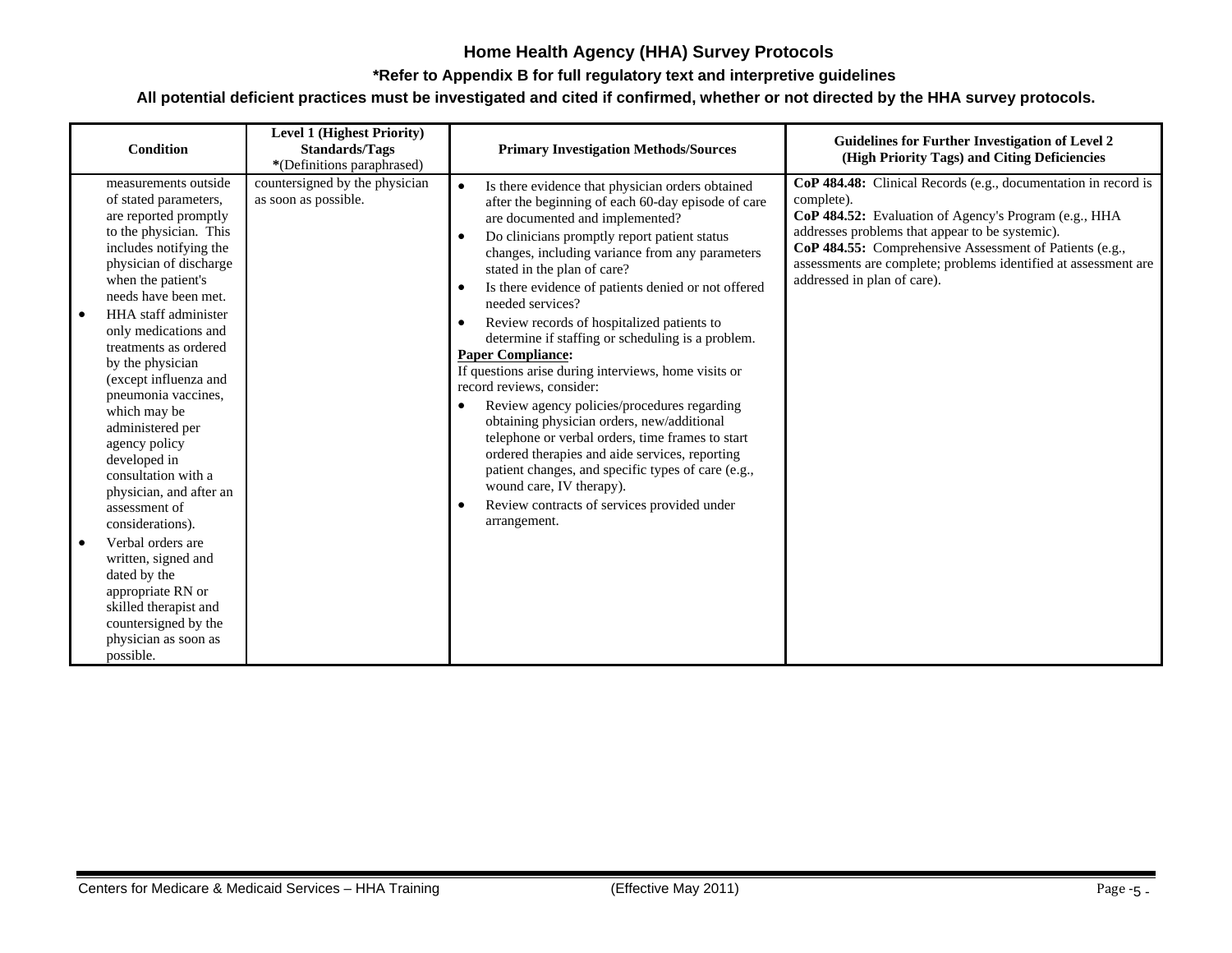#### **\*Refer to Appendix B for full regulatory text and interpretive guidelines**

| <b>Condition</b>                                                                                                                                                                                                                                                                                                                                                                                                                                                                                                                                                                                                                                                                        | <b>Level 1 (Highest Priority)</b><br><b>Standards/Tags</b><br>*(Definitions paraphrased)                                                                                                                                                                                                                                                                                                                                                                                                                                                                                                                                                                                                      | <b>Primary Investigation Methods/Sources</b>                                                                                                                                                                                                                                                                                                                                                                                                                                                                                                                                                                                                                                                                                                                                                                                                                                                                                                                                                                                                                                                                                                                                                                                                                                                                                            | Guidelines for Further Investigation of Level 2<br>(High Priority Tags) and Citing Deficiencies                                                                                                                                                                                                                                                                                                                                                                                                                                                                                                                                                                                                                                                                                                                                                                                                                                                                                                                                                                                                                                                                                                                                                                                                                      |
|-----------------------------------------------------------------------------------------------------------------------------------------------------------------------------------------------------------------------------------------------------------------------------------------------------------------------------------------------------------------------------------------------------------------------------------------------------------------------------------------------------------------------------------------------------------------------------------------------------------------------------------------------------------------------------------------|-----------------------------------------------------------------------------------------------------------------------------------------------------------------------------------------------------------------------------------------------------------------------------------------------------------------------------------------------------------------------------------------------------------------------------------------------------------------------------------------------------------------------------------------------------------------------------------------------------------------------------------------------------------------------------------------------|-----------------------------------------------------------------------------------------------------------------------------------------------------------------------------------------------------------------------------------------------------------------------------------------------------------------------------------------------------------------------------------------------------------------------------------------------------------------------------------------------------------------------------------------------------------------------------------------------------------------------------------------------------------------------------------------------------------------------------------------------------------------------------------------------------------------------------------------------------------------------------------------------------------------------------------------------------------------------------------------------------------------------------------------------------------------------------------------------------------------------------------------------------------------------------------------------------------------------------------------------------------------------------------------------------------------------------------------|----------------------------------------------------------------------------------------------------------------------------------------------------------------------------------------------------------------------------------------------------------------------------------------------------------------------------------------------------------------------------------------------------------------------------------------------------------------------------------------------------------------------------------------------------------------------------------------------------------------------------------------------------------------------------------------------------------------------------------------------------------------------------------------------------------------------------------------------------------------------------------------------------------------------------------------------------------------------------------------------------------------------------------------------------------------------------------------------------------------------------------------------------------------------------------------------------------------------------------------------------------------------------------------------------------------------|
| G168 CoP 484.30<br><b>Skilled Nursing Services</b><br>Expected outcomes for<br>high-priority standards:<br>Nursing care is<br>provided as ordered on<br>the plan of care for<br>each patient.<br>RN re-evaluates<br>$\bullet$<br>patient's status at least<br>every 60 days (or more<br>often if the patient's<br>condition or needs<br>change), initiates the<br>plan of care and any<br>revisions to the plan<br>when appropriate.<br>Patients receive<br>$\bullet$<br>appropriate preventive<br>& rehabilitative<br>nursing care as ordered<br>on the plan of care.<br>$\bullet$<br>RN regularly com-<br>municates with other<br>staff members<br>providing care to each<br>patient. | G170: HHA furnishes skilled<br>nursing services in accordance<br>with the plan of care<br>G172: RN regularly re-<br>evaluates patient's nursing needs.<br>G173: RN initiates the plan of<br>care and necessary revisions.<br>G174: RN furnishes those<br>services requiring substantial<br>and specialized nursing skill.<br>G175: RN initiates appropriate<br>preventive and rehabilitative<br>nursing procedures.<br>G176: RN prepares clinical and<br>progress notes, coordinates<br>services, informs the physician<br>and other personnel of changes<br>in the patient's condition and<br>needs.<br>G177: RN counsels the patient<br>and family in meeting nursing<br>and related needs. | <b>Interview:</b><br>Entrance conference: how does HHA staff RNs and<br>$\bullet$<br>LPNs? If HHA relies primarily on LPNs for most<br>visits, how does HHA ensure that RNs supervise<br>and manage each case?<br>When questions arise as a result of home visits and<br>$\bullet$<br>record reviews, ask nursing managers and<br>clinicians about specific issues.<br><b>Home Visits:</b><br>Is care provided as ordered?<br>$\bullet$<br>Does clinician follow CDC infection control<br>$\bullet$<br>guidelines, state practice act, and accepted nursing<br>standards in providing care?<br>$\bullet$<br>Does patient/caregiver know what medications<br>patient is taking and do they match the orders?<br>Are patient's needs being met and is<br>$\bullet$<br>patient/caregiver satisfied with HHA services?<br><b>Record Reviews:</b><br>Is there evidence that RN is managing and<br>$\bullet$<br>coordinating each patient's care?<br>Is nursing care provided to each patient as ordered<br>$\bullet$<br>on the plan of care?<br>For patients with co-morbidities, is there evidence<br>$\bullet$<br>that inter-related factors are addressed in managing<br>patient's care (e.g., addressing nutrition and skin<br>care in a diabetic patient with a wound)?<br>Is there evidence of patient needs that are not<br>$\bullet$ | Move to Partial Extended Survey when:<br>Expected outcomes not met for one of the high priority tags<br>listed (G170, G172, G173, G174, G175, G176, G177).<br>Evaluate compliance with at least the following tags under<br>this condition (additional tags may be included):<br>G169 HHA furnishes skilled nursing services by or under<br>$\bullet$<br>the supervision of a RN.<br>G179 The LPN furnishes services in accordance with<br>$\bullet$<br>agency policies.<br><b>Consider Citing the CoP (and move to Extended Survey)</b><br>when:<br>1.<br>Expected outcomes not met for three of the seven high-<br>priority tags (G170, G172, G173, G174, G175, G176,<br>G177); OR<br>2.<br>The HHA is out of compliance with one high priority<br>tag plus two additional tags.<br><b>Related Conditions for Further Investigation:</b><br>$\overline{\text{CoP }484.12}$ : Compliance with Federal, State & Local Laws<br>(e.g., HHA policies and procedures, State practice act, CDC<br>guidelines).<br>CoP 484.14: Organization, Services and Administration (e.g.,<br>coordination of services, supervision).<br>CoP 484.20(b): Accuracy of encoded OASIS data (e.g.,<br>nursing documentation of problems do not contain conflicting<br>data).<br>CoP 484.32: Therapy Services (e.g., coordination of care). |
| RN provides or<br>$\bullet$<br>supervises the provi-<br>sion of care & teaching<br>appropriate to each<br>patient's needs.<br>Nursing notes are<br>$\bullet$<br>complete & provide<br>consistent (e.g., non-<br>conflicting) data<br>regarding patient<br>status.<br>Patients receive<br>$\bullet$<br>specialized nursing<br>care as ordered &                                                                                                                                                                                                                                                                                                                                          |                                                                                                                                                                                                                                                                                                                                                                                                                                                                                                                                                                                                                                                                                               | addressed in the plan of care or communicated to<br>the physician?<br><b>Paper Compliance:</b><br>If questions arise during interviews, home visits or<br>record reviews, consider:<br>Review specific HHA policies and procedures<br>related to areas of interest.<br>Review personnel records of clinicians that appear<br>$\bullet$<br>to provide care that does not meet state practice<br>guidelines, orders, or HHA policies.<br>Review contracts with staffing agencies as needed.<br>$\bullet$                                                                                                                                                                                                                                                                                                                                                                                                                                                                                                                                                                                                                                                                                                                                                                                                                                  | CoP 484.34: Medical Social Services (e.g., coordination of<br>care).<br>CoP 484.36: Home Health Aide Services (e.g., appropriateness<br>of aide care plan, aide following care plan, supervision of aide).<br>CoP 484.48: Clinical Records (e.g., documentation of visits,<br>orders, phone calls, lab results, conferences is complete).<br>CoP 484.52: Evaluation of Agency's Program (e.g., HHA<br>addresses problems that appear to be systemic).<br>CoP 484.55: Comprehensive Assessment of Patients (e.g.,<br>assessments are complete; problems identified at assessment are<br>addressed in plan of care).                                                                                                                                                                                                                                                                                                                                                                                                                                                                                                                                                                                                                                                                                                   |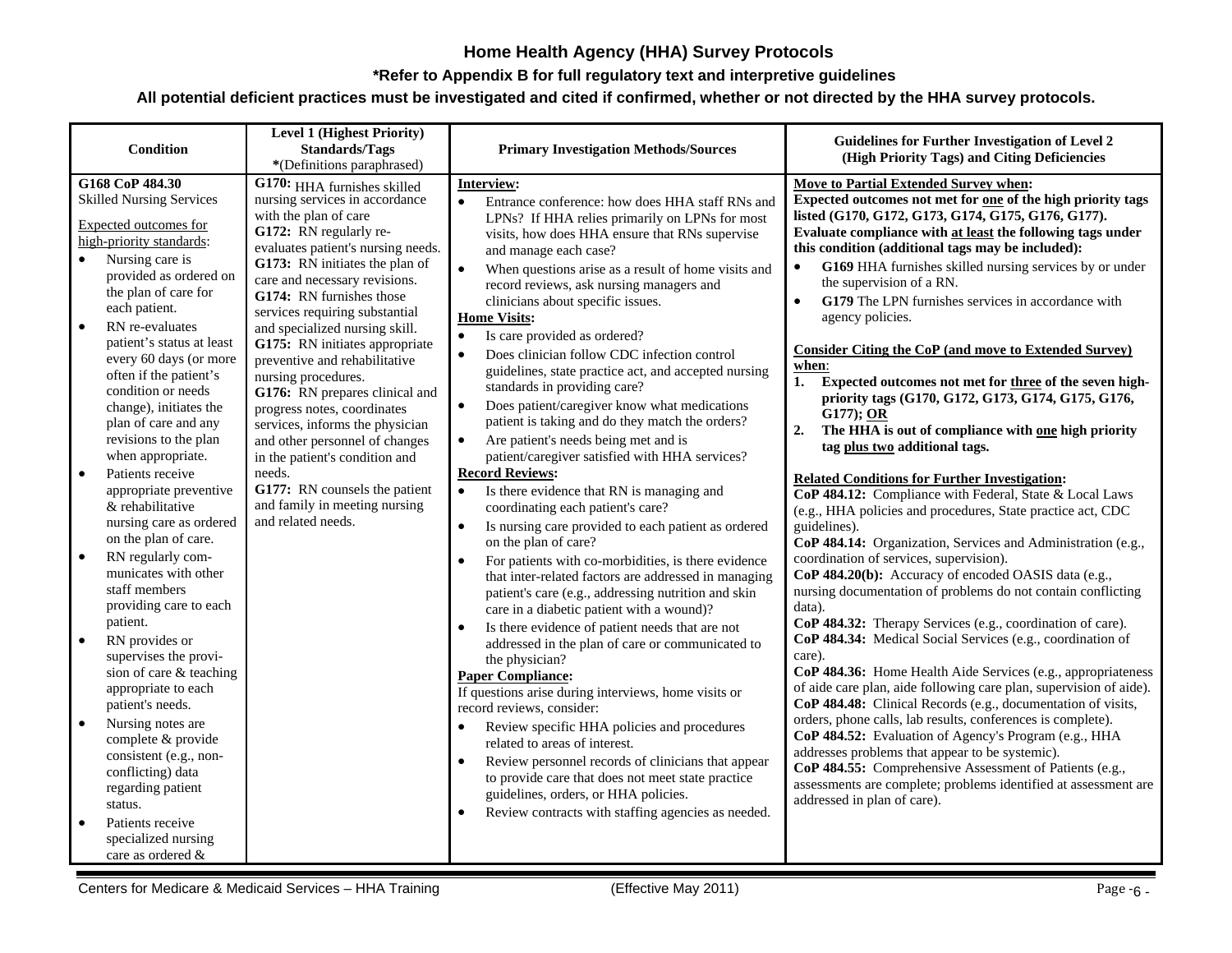#### **\*Refer to Appendix B for full regulatory text and interpretive guidelines**

| Condition                                                                                                                                                                                                                                                                                                                                                                                                                                                                    | <b>Level 1 (Highest Priority)</b><br><b>Standards/Tags</b><br>*(Definitions paraphrased)                                                                                                                                                                                                                  | <b>Primary Investigation Methods/Sources</b>                                                                                                                                                                                                                                                                                                                                                                                                                                                                                                                                                                                                                                                                                                                                                                                                                                                                                                                                                                                                                                                                                                                                                                                                                                                                                                                                                                                                                                                                                            | <b>Guidelines for Further Investigation of Level 2</b><br>(High Priority Tags) and Citing Deficiencies                                                                                                                                                                                                                                                                                                                                                                                                                                                                                                                                                                                                                                                                                                                                                                                                                                                                                                                                                                                                                                                                                                                                                                                                                                                                                                                                                                                                                                                                                                                                                                                                                                                                      |
|------------------------------------------------------------------------------------------------------------------------------------------------------------------------------------------------------------------------------------------------------------------------------------------------------------------------------------------------------------------------------------------------------------------------------------------------------------------------------|-----------------------------------------------------------------------------------------------------------------------------------------------------------------------------------------------------------------------------------------------------------------------------------------------------------|-----------------------------------------------------------------------------------------------------------------------------------------------------------------------------------------------------------------------------------------------------------------------------------------------------------------------------------------------------------------------------------------------------------------------------------------------------------------------------------------------------------------------------------------------------------------------------------------------------------------------------------------------------------------------------------------------------------------------------------------------------------------------------------------------------------------------------------------------------------------------------------------------------------------------------------------------------------------------------------------------------------------------------------------------------------------------------------------------------------------------------------------------------------------------------------------------------------------------------------------------------------------------------------------------------------------------------------------------------------------------------------------------------------------------------------------------------------------------------------------------------------------------------------------|-----------------------------------------------------------------------------------------------------------------------------------------------------------------------------------------------------------------------------------------------------------------------------------------------------------------------------------------------------------------------------------------------------------------------------------------------------------------------------------------------------------------------------------------------------------------------------------------------------------------------------------------------------------------------------------------------------------------------------------------------------------------------------------------------------------------------------------------------------------------------------------------------------------------------------------------------------------------------------------------------------------------------------------------------------------------------------------------------------------------------------------------------------------------------------------------------------------------------------------------------------------------------------------------------------------------------------------------------------------------------------------------------------------------------------------------------------------------------------------------------------------------------------------------------------------------------------------------------------------------------------------------------------------------------------------------------------------------------------------------------------------------------------|
| needed (e.g., IV care,<br>ostomy care, wound<br>assessment & care)<br>from qualified nurses.                                                                                                                                                                                                                                                                                                                                                                                 |                                                                                                                                                                                                                                                                                                           |                                                                                                                                                                                                                                                                                                                                                                                                                                                                                                                                                                                                                                                                                                                                                                                                                                                                                                                                                                                                                                                                                                                                                                                                                                                                                                                                                                                                                                                                                                                                         |                                                                                                                                                                                                                                                                                                                                                                                                                                                                                                                                                                                                                                                                                                                                                                                                                                                                                                                                                                                                                                                                                                                                                                                                                                                                                                                                                                                                                                                                                                                                                                                                                                                                                                                                                                             |
| G184 - CoP 484.32<br>Therapy Services<br>Expected outcomes for<br>high-priority standards:<br>Therapy services are<br>started when ordered<br>and provided<br>according to the plan<br>of care.<br>Therapist<br>$\bullet$<br>communicates with<br>patient/family,<br>physician and other<br>disciplines regarding<br>patient status and<br>documents same.<br>$\bullet$<br>Equipment needs are<br>addressed by therapist<br>to the satisfaction of<br>the patient/caregiver. | G186: Qualified therapist<br>assists the physician in<br>evaluating level of function;<br>helps develop the plan of care<br>(revising it as necessary).<br>G187: Therapist prepares<br>clinical and progress notes.<br>G188: Therapist advises and<br>consults with family and other<br>agency personnel. | Interview:<br>Entrance conference:<br>Ask how HHA staffs therapists and therapy<br>assistants.<br>How does HHA ensure that qualified therapists<br>✓<br>supervise and manage each case?<br>When questions arise as a result of home visits and<br>record reviews, ask clinical managers and therapy<br>staff about specific issues.<br><b>Home Visits:</b><br>Is care provided as ordered?<br>$\bullet$<br>Does therapist follow CDC infection control<br>guidelines, laws, regulations, HHA policies and<br>procedures and accepted clinical standards in<br>providing care?<br>Ask patient/caregiver if needs are being met and if<br>$\bullet$<br>they are satisfied with services.<br><b>Record Reviews:</b><br>Are therapy visits made at the frequency ordered?<br>$\bullet$<br>Are assessments & communication with other care<br>$\bullet$<br>providers documented?<br>Is therapy provided to each patient as ordered?<br>$\bullet$<br>Is there evidence of patient therapy or equipment<br>needs that are not addressed in the plan of care or<br>communicated to the physician?<br><b>Paper Compliance:</b><br>If questions arise during interviews, home visits or<br>record reviews, consider:<br>Review specific HHA policies and procedures<br>related to areas of interest.<br>Review personnel records of clinicians that appear<br>$\bullet$<br>to provide care that does not meet laws,<br>regulations, standards, & policies.<br>Review contracts for services provided under<br>$\bullet$<br>arrangement as needed. | Move to Partial Extended Survey when:<br>Expected outcomes not met for <u>one</u> of the high-priority tags<br>listed (G186, G187, and G188). Evaluate compliance with<br>at least the following tags under this condition (additional<br>tags may be included):<br>G190 Qualified PT or OT supervises PT Assistant or OT<br>Assistant services.<br>$\bullet$<br>G193 Speech Therapy services furnished by or under<br>supervision of qualified speech-language pathologist or<br>audiologist.<br><b>Consider Citing the CoP (and move to Extended Survey)</b><br>when:<br>1. Expected outcomes not met for two of the high-priority<br>tags listed (G186, G187, G188); OR<br>The HHA is out of compliance with one high-priority<br>2.<br>tag plus one additional tag.<br><b>Related Conditions for Further Investigation:</b><br>CoP 484.12: Compliance with Federal, State & Local Laws<br>(e.g., agency policies, procedures, & regulations; CDC<br>guidelines for infection control).<br>CoP 484.14: Organization, Services and Administration (e.g.,<br>administrative oversight of therapy services).<br>CoP 484.30: Skilled Nursing Services (e.g., coordination of<br>care).<br>CoP 484.34: Medical Social Services (e.g., coordination of<br>care).<br>CoP 484.36: Home Health Aide Services (e.g., appropriateness<br>of aide care plan, aide following care plan, supervision of aide).<br>CoP 484.48: Clinical Records (e.g., documentation in clinical<br>record is complete).<br>CoP 484.52: Evaluation of Agency's Program (e.g., evaluation<br>includes therapy services).<br>CoP 484.55: Comprehensive Assessment of Patients (e.g.,<br>assessments done by therapists are complete; problems<br>identified at assessment are addressed in plan of care). |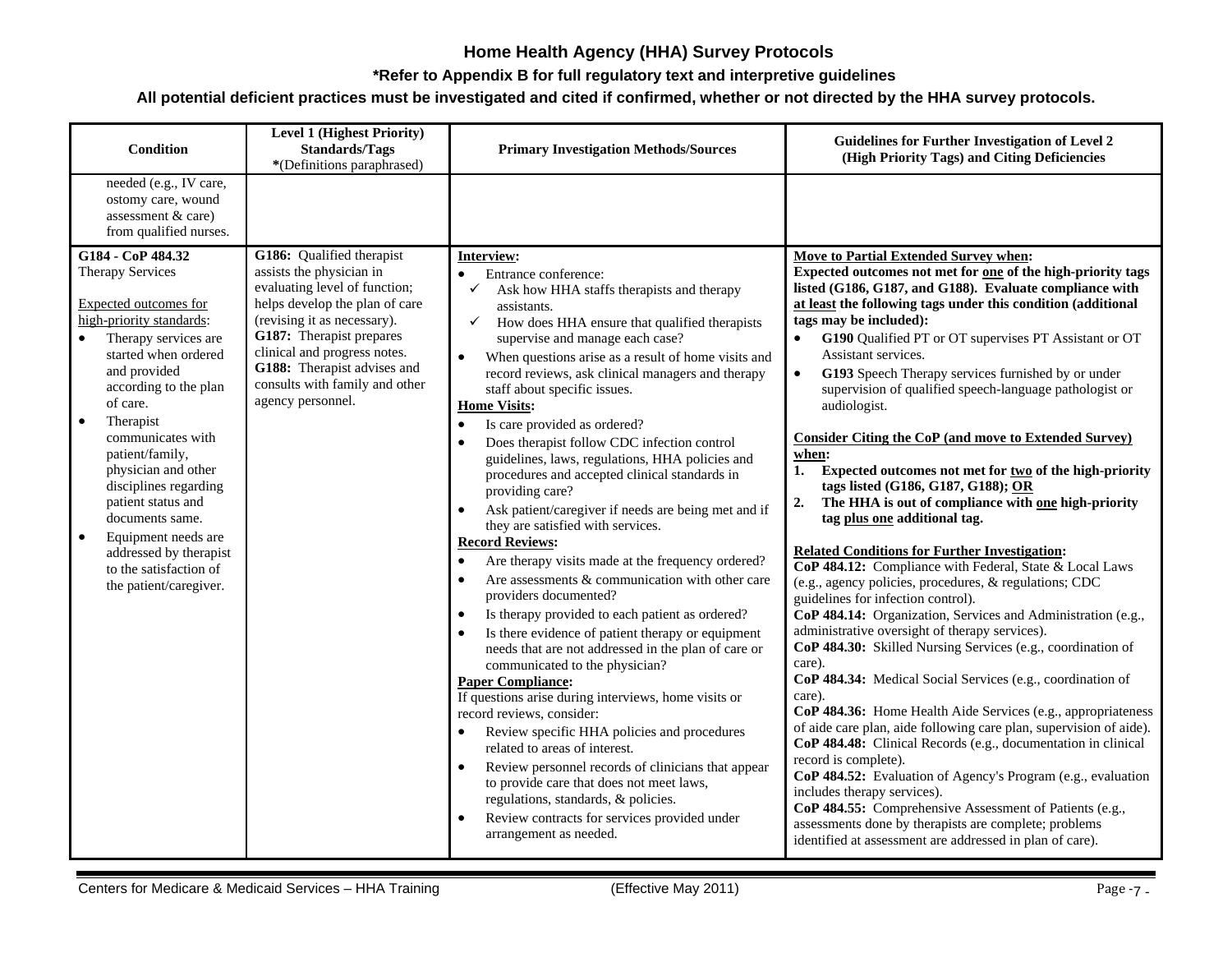#### **\*Refer to Appendix B for full regulatory text and interpretive guidelines**

| Condition                                                                                                                                                                                                                                                                                                                                                                                                                                                              | <b>Level 1 (Highest Priority)</b><br><b>Standards/Tags</b><br>*(Definitions paraphrased)                                                                                                                                                                                                                                                                                                                                                                          | <b>Primary Investigation Methods/Sources</b>                                                                                                                                                                                                                                                                                                                                                                                                                                                                                                                                                                                                                                                                                                                                                                                                                                                                                                                                                                                                                                                                                                                                                                                                                                                                                                                                                           | <b>Guidelines for Further Investigation of Level 2</b><br>(High Priority Tags) and Citing Deficiencies                                                                                                                                                                                                                                                                                                                                                                                                                                                                                                                                                                                                                                                                                                                                                                                                                                                                                                                                                                                                                                                                                                                                                                                                                                                                                                                                                                                                                                                                                                                                                                                                                                                                                                                                                                                                                                                                                                                                                               |
|------------------------------------------------------------------------------------------------------------------------------------------------------------------------------------------------------------------------------------------------------------------------------------------------------------------------------------------------------------------------------------------------------------------------------------------------------------------------|-------------------------------------------------------------------------------------------------------------------------------------------------------------------------------------------------------------------------------------------------------------------------------------------------------------------------------------------------------------------------------------------------------------------------------------------------------------------|--------------------------------------------------------------------------------------------------------------------------------------------------------------------------------------------------------------------------------------------------------------------------------------------------------------------------------------------------------------------------------------------------------------------------------------------------------------------------------------------------------------------------------------------------------------------------------------------------------------------------------------------------------------------------------------------------------------------------------------------------------------------------------------------------------------------------------------------------------------------------------------------------------------------------------------------------------------------------------------------------------------------------------------------------------------------------------------------------------------------------------------------------------------------------------------------------------------------------------------------------------------------------------------------------------------------------------------------------------------------------------------------------------|----------------------------------------------------------------------------------------------------------------------------------------------------------------------------------------------------------------------------------------------------------------------------------------------------------------------------------------------------------------------------------------------------------------------------------------------------------------------------------------------------------------------------------------------------------------------------------------------------------------------------------------------------------------------------------------------------------------------------------------------------------------------------------------------------------------------------------------------------------------------------------------------------------------------------------------------------------------------------------------------------------------------------------------------------------------------------------------------------------------------------------------------------------------------------------------------------------------------------------------------------------------------------------------------------------------------------------------------------------------------------------------------------------------------------------------------------------------------------------------------------------------------------------------------------------------------------------------------------------------------------------------------------------------------------------------------------------------------------------------------------------------------------------------------------------------------------------------------------------------------------------------------------------------------------------------------------------------------------------------------------------------------------------------------------------------------|
| 202 CoP 484.36<br>Home Health Aide Services<br>Expected outcomes for<br>high-priority standards:<br>Home health aide<br>$\bullet$<br>receives written<br>instructions for patient<br>care that are clear and<br>complete and address<br>patients' current needs.<br>Additional instruction<br>$\bullet$<br>provided to aide during<br>supervisory visits<br>when needed.<br>Aide supervisory visits<br>$\bullet$<br>occur no less<br>frequently than every<br>14 days. | G224: Assignment and Duties<br>of the Home Health Aide:<br>written patient care instructions<br>for the aide are prepared by the<br>RN if patient receives skilled<br>nursing care or by the qualified<br>therapist if patient receives only<br>therapy.<br>G229: The RN (or therapist if<br>no skilled nursing care is<br>provided) must make an on-site<br>visit to the patient's home at least<br>every two weeks to supervise the<br>home health aide's care. | <b>Interview:</b><br>Entrance conference:<br>$\bullet$<br>Ask if aides are direct employees of the HHA or<br>$\checkmark$<br>provided by arrangement.<br>Ask what the HHA's system is for tracking aide<br>✓<br>supervisory visits.<br>$\bullet$<br>When questions arise as a result of home visits or<br>record reviews, ask clinical managers to respond to<br>specific issues.<br><b>Home Visits:</b><br>How does aide interact with patient/caregiver(s)?<br>Did aide provide care as described on written<br>instructions?<br>Ask patient/caregiver(s) what care the aide<br>$\bullet$<br>provides and whether they are satisfied with the<br>care.<br><b>Record Reviews:</b><br>Were supervisory visits made every two weeks?<br>Did the RN or therapist ever observe aide's<br>provision of care?<br>Was aide instructed in any clean dressing changes<br>or other specialized procedures?<br>Was aide's care provided according to the written<br>instructions and the physician's orders?<br>Were written instructions provided to the aide<br>specific to the patient?<br><b>Paper Compliance:</b><br>If questions arise during interviews, home visits or<br>record reviews, consider:<br>Review HHA policies regarding development of<br>aide instructions and aide supervision.<br>Review aide personnel records.<br>Review contracts if aide services are provided<br>under arrangement. | <b>Move to Partial Extended Survey when:</b><br>Expected outcomes not met for one of the high-priority tags<br>listed (G224, G229). Evaluate compliance with at least the<br>following tags under this condition (additional tags may also<br>be included):<br>G212 HHA responsible for ensuring that aides meet<br>competency evaluation requirements.<br>G215 Home health aide must receive at least 12 hours in-<br>$\bullet$<br>service training each 12 mo. period.<br>G225 Home health aide provides services ordered by<br>physician in POC & that aide permitted to do per state law.<br>G226 Duties of home health aide include provision of<br>$\bullet$<br>hands-on personal care, performing simple procedures as<br>extension of therapy or nursing services, and assistance<br>with self-administered medications.<br>G230 RN must supervise home health aide in patient's<br>$\bullet$<br>home at least every 60 days when no skilled care provided.<br>G232 HHA must ensure overall quality of care by aide<br>$\bullet$<br>when aide services provided under arrangement.<br><b>Consider Citing the CoP (and move to Extended Survey)</b><br>when:<br>Expected outcomes not met for the two high-priority<br>1.<br>tags listed (G224, G229); OR<br>2.<br>The HHA is out of compliance with one high priority<br>tag plus one additional tag.<br><b>Related Conditions for Further Investigation:</b><br>CoP 484.12: Compliance with Federal, State & Local Laws<br>(e.g., laws &regulations, HHA policies & procedures, CDC<br>guidelines for infection control).<br>CoP 484.14: Organization, Services and Administration (e.g.,<br>coordination of services, responsibility for aide training, in-<br>services & competency evaluations).<br>CoP 484.30: Skilled Nursing Services (e.g., coordination of<br>care, supervision of aide).<br>CoP 484.32: Therapy services (e.g., coordination of care,<br>supervision of aide).<br>CoP 484.48: Clinical Records (e.g., visit and communication<br>documentation filed in record per agency policy). |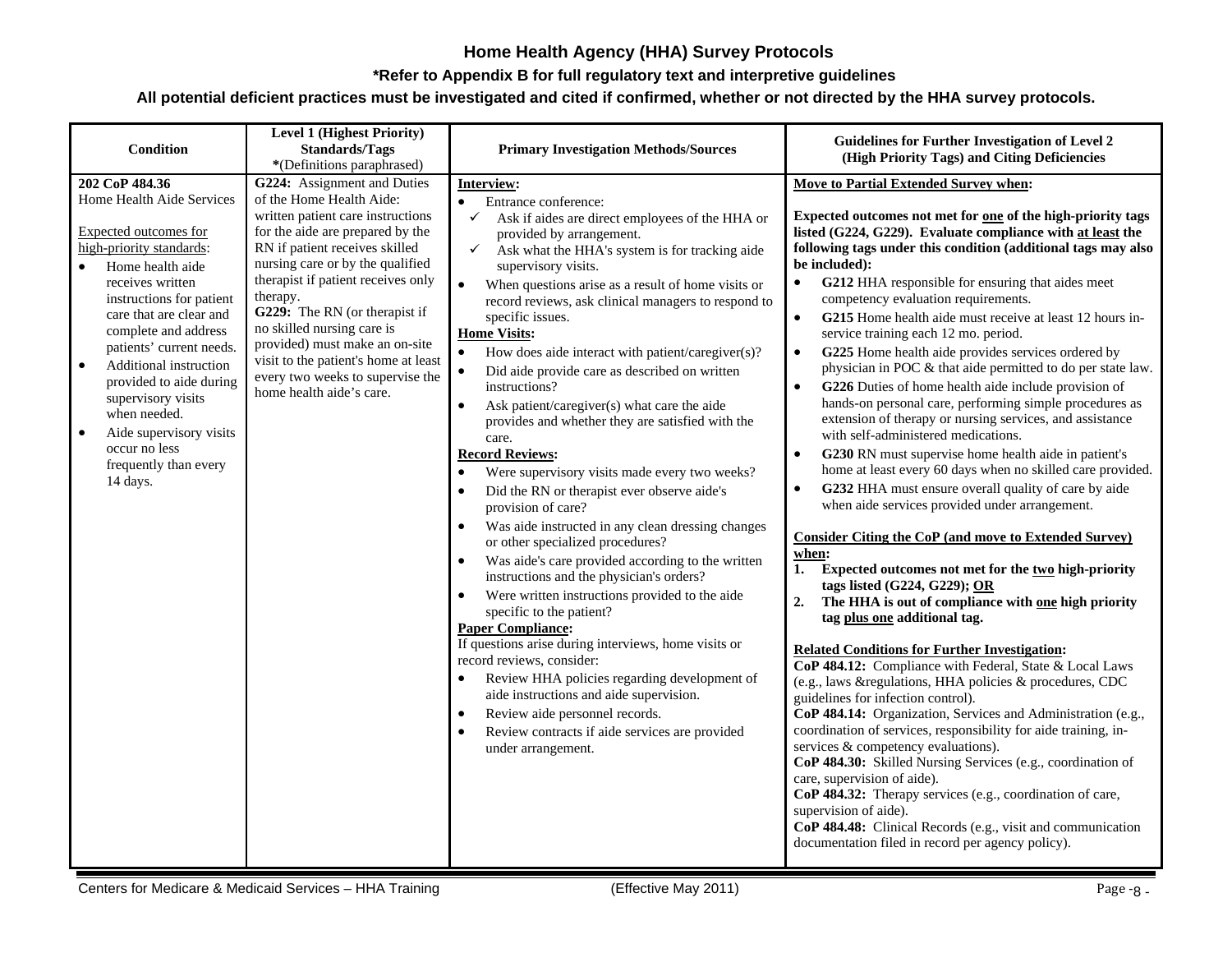#### **\*Refer to Appendix B for full regulatory text and interpretive guidelines**

| <b>Condition</b>                                                                                                                                                                                                                                                                                                                                                                                                                                                                                                                                                                                                                                                                                                                              | <b>Level 1 (Highest Priority)</b><br><b>Standards/Tags</b><br>*(Definitions paraphrased)                                                                                                                                                                                                                                                                                                                                                                                                                                                                                                         | <b>Primary Investigation Methods/Sources</b>                                                                                                                                                                                                                                                                                                                                                                                                                                                                                                                                                                                                                                                                                                                                                                                                                                                                                                                                                                                                                                                                                                                                                                                                                                                                                                                                                                                                                                                                                                                                                         | <b>Guidelines for Further Investigation of Level 2</b><br>(High Priority Tags) and Citing Deficiencies                                                                                                                                                                                                                                                                                                                                                                                                                                                                                                                                                                                                                                                                                                                                                                                                                                                                                                                                                                                                                                                                                                                                                                                                                                                                                                                                                                                                                                                                                                                                                                       |
|-----------------------------------------------------------------------------------------------------------------------------------------------------------------------------------------------------------------------------------------------------------------------------------------------------------------------------------------------------------------------------------------------------------------------------------------------------------------------------------------------------------------------------------------------------------------------------------------------------------------------------------------------------------------------------------------------------------------------------------------------|--------------------------------------------------------------------------------------------------------------------------------------------------------------------------------------------------------------------------------------------------------------------------------------------------------------------------------------------------------------------------------------------------------------------------------------------------------------------------------------------------------------------------------------------------------------------------------------------------|------------------------------------------------------------------------------------------------------------------------------------------------------------------------------------------------------------------------------------------------------------------------------------------------------------------------------------------------------------------------------------------------------------------------------------------------------------------------------------------------------------------------------------------------------------------------------------------------------------------------------------------------------------------------------------------------------------------------------------------------------------------------------------------------------------------------------------------------------------------------------------------------------------------------------------------------------------------------------------------------------------------------------------------------------------------------------------------------------------------------------------------------------------------------------------------------------------------------------------------------------------------------------------------------------------------------------------------------------------------------------------------------------------------------------------------------------------------------------------------------------------------------------------------------------------------------------------------------------|------------------------------------------------------------------------------------------------------------------------------------------------------------------------------------------------------------------------------------------------------------------------------------------------------------------------------------------------------------------------------------------------------------------------------------------------------------------------------------------------------------------------------------------------------------------------------------------------------------------------------------------------------------------------------------------------------------------------------------------------------------------------------------------------------------------------------------------------------------------------------------------------------------------------------------------------------------------------------------------------------------------------------------------------------------------------------------------------------------------------------------------------------------------------------------------------------------------------------------------------------------------------------------------------------------------------------------------------------------------------------------------------------------------------------------------------------------------------------------------------------------------------------------------------------------------------------------------------------------------------------------------------------------------------------|
|                                                                                                                                                                                                                                                                                                                                                                                                                                                                                                                                                                                                                                                                                                                                               |                                                                                                                                                                                                                                                                                                                                                                                                                                                                                                                                                                                                  |                                                                                                                                                                                                                                                                                                                                                                                                                                                                                                                                                                                                                                                                                                                                                                                                                                                                                                                                                                                                                                                                                                                                                                                                                                                                                                                                                                                                                                                                                                                                                                                                      | CoP 484.52: Evaluation of Agency's Program (e.g., evaluation<br>includes aide services, training & competency evaluations).<br>CoP 484.55: Comprehensive Assessment of Patients (e.g., any<br>personal care problems identified at assessment are addressed<br>in aide written instructions).                                                                                                                                                                                                                                                                                                                                                                                                                                                                                                                                                                                                                                                                                                                                                                                                                                                                                                                                                                                                                                                                                                                                                                                                                                                                                                                                                                                |
| G235 CoP 484.48<br><b>Clinical Records</b><br><b>Expected outcomes for</b><br>high-priority standards:<br>Each clinical record<br>contains all required<br>elements, is current,<br>organized and provides<br>a clear synopsis of the<br>services provided to<br>the patient.<br>$\bullet$<br>Filing of documents<br>into clinical record is<br>current according to<br>agency policy.<br>If electronic signatures<br>$\bullet$<br>are accepted, the HHA<br>follows its policies<br>governing their use<br>and protection of<br>unauthorized access to<br>records.<br>When comprehensive<br>$\bullet$<br>assessments are<br>corrected, the HHA<br>maintains the original<br>assessment as well as<br>all subsequent<br>corrected assessments. | G236: Clinical record<br>containing pertinent past and<br>current findings in accordance<br>with accepted professional<br>standards (e.g., confidentiality of<br>protected health information) is<br>maintained for every patient<br>receiving home health services.<br>In addition to the plan of care,<br>the record contains appropriate<br>identifying information; name of<br>physician; drug, dietary,<br>treatment, and activity orders;<br>signed and dated clinical and<br>progress notes; copies of<br>summary reports sent to the<br>attending physician; and a<br>discharge summary. | Interview:<br>Ask if the HHA accepts electronic signatures by<br>either clinicians or physicians, and what the related<br>policies allow.<br>$\bullet$<br>Ask how clinical records are maintained (i.e., all<br>electronic, all paper, or combination), stored, and<br>accessed. How is confidentiality of records<br>maintained out of the office?<br>Ask what time frame is allowed for clinicians to<br>$\bullet$<br>turn in documentation following a visit. If there is<br>a stated/published policy, is there a monitoring<br>system present? What are results of internal<br>monitoring?<br>Ask what HHA's time frame is for documents to be<br>$\bullet$<br>filed in patient record.<br>Ask where clinicians document aide supervisory<br>visits, case conferences, phone calls, medications,<br>etc.<br>Ask what HHA's policy is for making corrections<br>$\bullet$<br>in the clinical record.<br>If questions arise during home visits or record<br>reviews, ask clinical supervisory or medical records<br>staff to address specific issues.<br><b>Home Visits:</b><br>Are medications in home the same as those listed<br>on plan of care, interim orders and the clinical<br>record notes?<br>Is patient status, care provided and medications the<br>$\bullet$<br>same as that documented in the record?<br>How does agency staff maintain the confidentiality<br>of protected health information kept in the home?<br><b>Record Reviews:</b><br>If record seems incomplete, note the date of the<br>latest filing in records and ask about any<br>documentation waiting to be filed. | <b>Move to Partial Extended Survey when:</b><br>Expected outcomes not met for G236.<br>Evaluate HHA's compliance with at least the following tag<br>under this condition (additional tags may be included):<br>G239 Clinical record information safeguarded against loss<br>or unauthorized use.<br><b>Consider Citing the CoP (and move to Extended Survey)</b><br>when:<br>1.<br>Expected outcomes not met for G236; OR<br>The HHA is out of compliance with G239 plus one<br>2.<br>additional tag.<br><b>Related Conditions for Further Consideration:</b><br>CoP 484.12: Compliance with Federal, State & Local Laws<br>(e.g., regulations & policies for changing data in clinical<br>records).<br>CoP 484.14: Organization, Services and Administration (e.g.,<br>responsibility for managing compliance with clinical record<br>policies and regulations).<br>CoP 484.20(b): Accuracy of Encoded Data (e.g., corrections<br>made to clinical record are made to encoded data and vice<br>versa).<br>CoP 484.30: Skilled Nursing Services (e.g., documentation of<br>care provision & coordination).<br>CoP 484.32: Therapy services (e.g., documentation of care<br>provision & coordination).<br>CoP 484.34: Medical Social Services (e.g., documentation of<br>care provision & coordination).<br>CoP 484.36: Home Health Aide (e.g., documentation of care<br>provision & coordination).<br>CoP 484.52: Evaluation of Agency's Program (e.g., evaluation<br>identifies and addresses system problems related to clinical<br>records).<br>CoP 484.55: Comprehensive Assessment of Patients (e.g.,<br>assessments are complete and consistent related to other visit |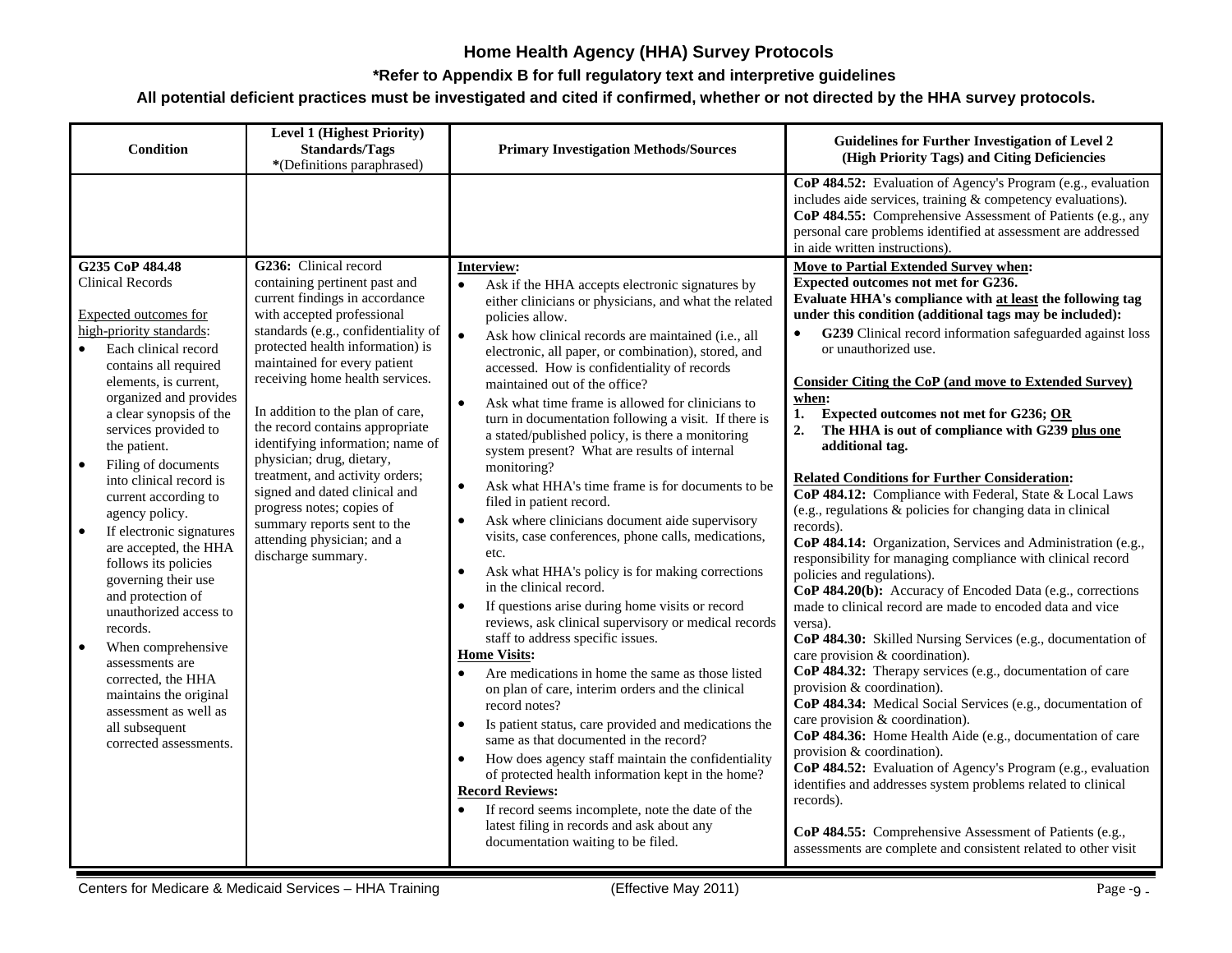#### **\*Refer to Appendix B for full regulatory text and interpretive guidelines**

| <b>Condition</b> | <b>Level 1 (Highest Priority)</b><br><b>Standards/Tags</b><br>*(Definitions paraphrased) | <b>Primary Investigation Methods/Sources</b>                                                                                                                                                                                                                                                                                                                                                                                                                                                                                                                                                                                                                                                                                                                                                                                                                                                                                                                                                                                                                                                                                         | <b>Guidelines for Further Investigation of Level 2</b><br>(High Priority Tags) and Citing Deficiencies |
|------------------|------------------------------------------------------------------------------------------|--------------------------------------------------------------------------------------------------------------------------------------------------------------------------------------------------------------------------------------------------------------------------------------------------------------------------------------------------------------------------------------------------------------------------------------------------------------------------------------------------------------------------------------------------------------------------------------------------------------------------------------------------------------------------------------------------------------------------------------------------------------------------------------------------------------------------------------------------------------------------------------------------------------------------------------------------------------------------------------------------------------------------------------------------------------------------------------------------------------------------------------|--------------------------------------------------------------------------------------------------------|
|                  |                                                                                          | Do clinicians consistently document vital signs;<br>insulin injections; blood glucose measurements;<br>wound appearance, location(s) and treatment; and<br>pain location(s), frequency, severity, interventions,<br>& response to interventions?<br>Are comprehensive assessments complete?<br>٠<br>Are medications on plan of care, medication list (if<br>applicable), and visit notes the same?<br>How are corrections made in clinical record? Is<br>there evidence of different handwriting in the<br>record signed by the same clinician? Were<br>different inks used for the same note?<br>Do records of discharged patients contain discharge<br>٠<br>summaries?<br>Do records contain periodic summaries of patient<br>care that were sent to physicians?<br><b>Paper Compliance:</b><br>If questions arise during interviews, home visits or<br>record reviews, consider:<br>Review HHA policies on documentation, clinicians'<br>time frame for turning in documentation after<br>visits, and time frame for filing documentation.<br>Can the agency provide tracking reports?<br>Investigate HHA procedure(s) for making | notes).                                                                                                |
|                  |                                                                                          | corrections when assessment submitted for data<br>entry of OASIS items is incomplete and check for<br>evidence that changes made to OASIS item<br>responses were submitted to the State.<br>Review HHA's OASIS data transmittal records.                                                                                                                                                                                                                                                                                                                                                                                                                                                                                                                                                                                                                                                                                                                                                                                                                                                                                             |                                                                                                        |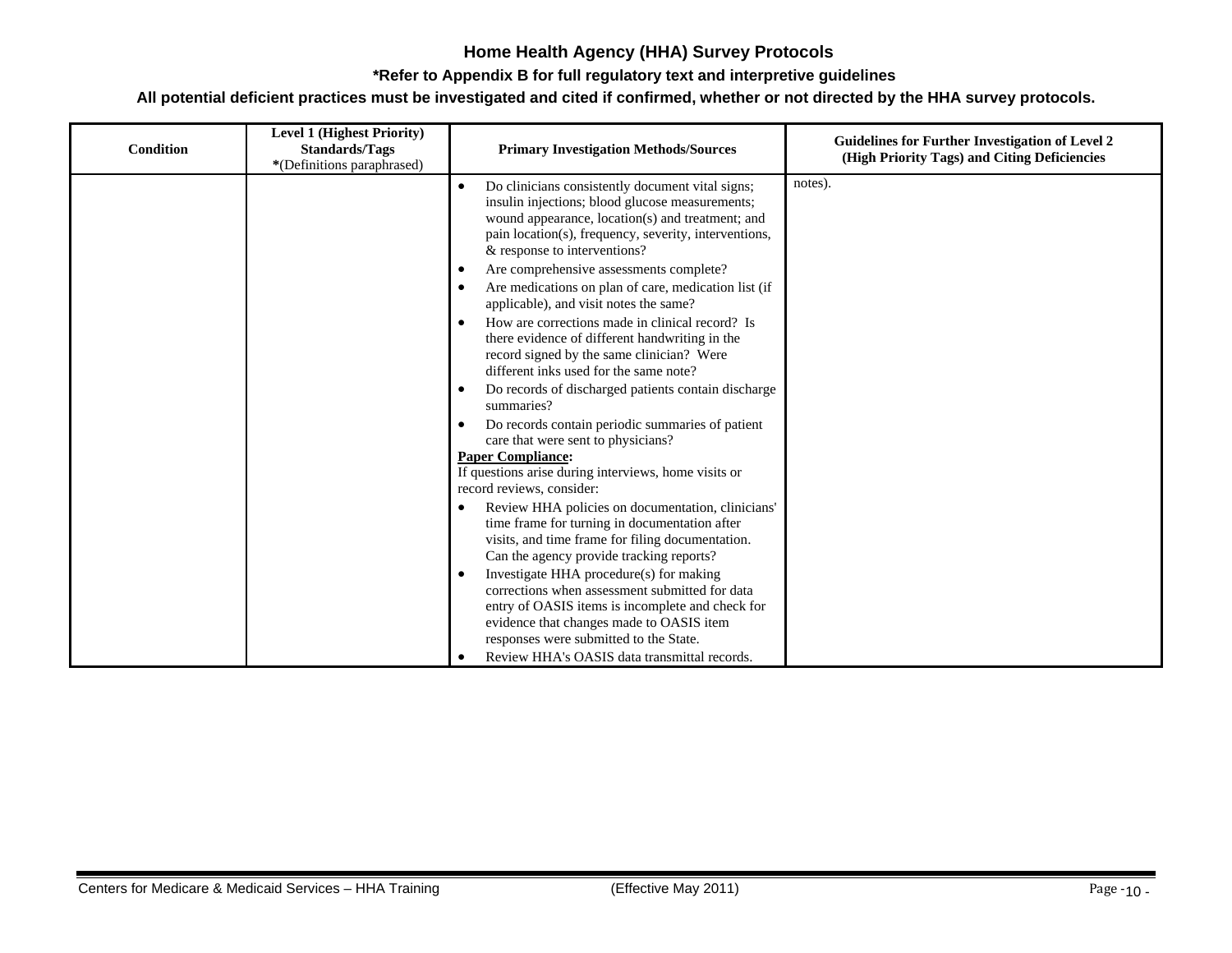#### **\*Refer to Appendix B for full regulatory text and interpretive guidelines**

| Condition                                         | <b>Level 1 (Highest Priority)</b><br><b>Standards/Tags</b><br>*(Definitions paraphrased) | <b>Primary Investigation Methods/Sources</b>                                                         | Guidelines for Further Investigation of Level 2<br>(High Priority Tags) and Citing Deficiencies                       |
|---------------------------------------------------|------------------------------------------------------------------------------------------|------------------------------------------------------------------------------------------------------|-----------------------------------------------------------------------------------------------------------------------|
| G330 CoP 484.55                                   | G331: RN must conduct initial                                                            | Interview:                                                                                           | <b>Move to Partial Extended Survey when:</b>                                                                          |
| <b>Comprehensive Assessment</b>                   | assessment visit to determine the                                                        | Entrance conference:<br>$\bullet$                                                                    | Expected outcomes not met for one of the high-priority tags                                                           |
| of Patients                                       | immediate care and support needs                                                         | $\checkmark$<br>Ask what the HHA's policies are for conducting                                       | listed (G331, G332, G334, G335, G336, G337, G338, G340).                                                              |
|                                                   | of the patient; and, for Medicare                                                        | the initial and comprehensive assessments                                                            | Evaluate HHA's compliance with at least the following tags<br>under this condition (additional tags may be included): |
| Expected outcomes for<br>high-priority standards: | patients, to determine eligibility<br>for the Medicare home health                       | (including whether therapists complete these                                                         |                                                                                                                       |
| When skilled nursing                              | benefit, including homebound                                                             | assessments).<br>Ask how the HHA ensures that initial<br>✓                                           | G339 Comprehensive assessment must be updated no less<br>frequently than the last five days of every 60-day episode.  |
| is ordered, RN                                    | status. (NOTE: When orders do                                                            | assessments are conducted within the required                                                        | G341 Comprehensive assessment must be updated at                                                                      |
| completes the initial                             | not include skilled nursing care,                                                        | time frame.                                                                                          | discharge.                                                                                                            |
| assessment and the                                | the appropriate therapist may                                                            | ✓<br>Ask what the HHA's policies are regarding drug                                                  |                                                                                                                       |
| comprehensive                                     | conduct the initial assessment                                                           | regimen review.                                                                                      | Consider Citing the CoP (and move to Extended Survey)                                                                 |
| assessment.                                       | visit.)                                                                                  | If problems with OASIS data submission are<br>$\checkmark$                                           | when:                                                                                                                 |
| Comprehensive<br>$\bullet$                        | G332: Initial assessment visit                                                           | evident in the reports reviewed pre-survey, ask                                                      | Expected outcomes not met for three of the eight high-<br>1.                                                          |
| assessment is                                     | must be held either within 48                                                            | the administrative staff to address those issues.                                                    | priority tags listed (G331, G332, G334, G335, G336,                                                                   |
| consistently complete                             | hours of referral, within 48 hours<br>of the patient's return home, or                   | $\bullet$<br>Ask clinical managers & staff to describe their                                         | G337, G338, G340); OR                                                                                                 |
| and findings are                                  | on the physician-ordered start of                                                        | process of drug regimen review, including how this                                                   | The HHA is out of compliance with one of the high<br>2.                                                               |
| addressed in plan of                              | care date.                                                                               | is accomplished when a therapist completes the                                                       | priority tags plus two additional tags.                                                                               |
| care.                                             | G334: The comprehensive                                                                  | comprehensive assessment.                                                                            | <b>Related Conditions for Further Investigation:</b>                                                                  |
| Initial and<br>$\bullet$                          | assessment must be completed in                                                          | Ask clinical managers and staff how they address                                                     | CoP 484.12: Compliance with Federal, State & Local Laws                                                               |
| comprehensive<br>assessments are                  | a timely manner, consistent with                                                         | medication discrepancies (e.g., what is in the home<br>differs from orders received) or patient non- | (e.g., regulations, HHA policies, and accepted professional                                                           |
| conducted within                                  | the patient's immediate needs,                                                           | compliance.                                                                                          | standards re. comprehensive assessments).                                                                             |
| required time frames.                             | but no later than five calendar                                                          | $\bullet$<br>Ask clinical managers and staff how they respond                                        | CoP 484.14: Organization, Services and Administration (e.g.,                                                          |
| For Medicare &<br>$\bullet$                       | days after the start of care.                                                            | to prescriptions from physicians other than the                                                      | responsibility for managing compliance with comprehensive                                                             |
| Medicaid patients                                 | G335: RN must complete the                                                               | physician responsible for the patient's home health                                                  | assessments requirements and OASIS data collection).                                                                  |
| receiving skilled                                 | comprehensive assessment                                                                 | care.                                                                                                | CoP 484.20(b): Accuracy of Encoded Data (e.g., encoded data                                                           |
| nursing services, an                              | (except as stated in G336).<br>G336: When therapy is the only                            | Ask clinical managers and clinicians how they<br>$\bullet$                                           | matches comprehensive assessment data).                                                                               |
| RN conducts &                                     | service ordered by the physician,                                                        | determine when there has been a "major decline or                                                    | CoP 484.30: Skilled Nursing Services (e.g., conducting                                                                |
| completes the                                     | a therapist may complete the                                                             | improvement in the patient's health status" that                                                     | comprehensive assessment).                                                                                            |
| comprehensive                                     | comprehensive assessment. The                                                            | would warrant an update of the comprehensive                                                         | CoP 484.32: Therapy services (e.g., conducting the<br>comprehensive assessment).                                      |
| assessment, and                                   | occupational therapist may                                                               | assessment.                                                                                          | CoP 484.48: Clinical records (e.g., comprehensive assessments                                                         |
| confirms eligibility of                           | complete the comprehensive                                                               | Ask how HHA tracks due dates for updating the<br>$\bullet$                                           | are completed by appropriate clinician on time and OASIS data                                                         |
| Medicare patients,<br>including homebound         | assessment if the need for                                                               | comprehensive assessments.                                                                           | submitted to State as required).                                                                                      |
| verification, for the                             | occupational therapy establishes                                                         | <b>Home Visits:</b>                                                                                  | CoP 484.52: Evaluation of Agency's Program (e.g., evaluation                                                          |
| Medicare home health                              | program eligibility.                                                                     | Ask the patient/caregiver what medications the                                                       | identifies and addresses systemic problems related to                                                                 |
| benefit.                                          | G337: The comprehensive<br>assessment must include a                                     | patient is currently taking and compare those with                                                   | comprehensive assessments).                                                                                           |
| $\bullet$<br>For a therapy-only                   | review of all medications the                                                            | the orders, medications in the clinical record.                                                      |                                                                                                                       |
| case, the RN (if                                  | patient is using to identify                                                             | Ask patient/caregiver about the course of their<br>$\bullet$                                         |                                                                                                                       |
| required by agency                                | potential adverse effects and                                                            | episode of home care, whether there have been                                                        |                                                                                                                       |
| policy or State law) or                           | noncompliance with drug                                                                  | setbacks or problems and how the HHA has<br>addressed them.                                          |                                                                                                                       |
| the PT or SLP                                     | therapy.                                                                                 |                                                                                                      |                                                                                                                       |